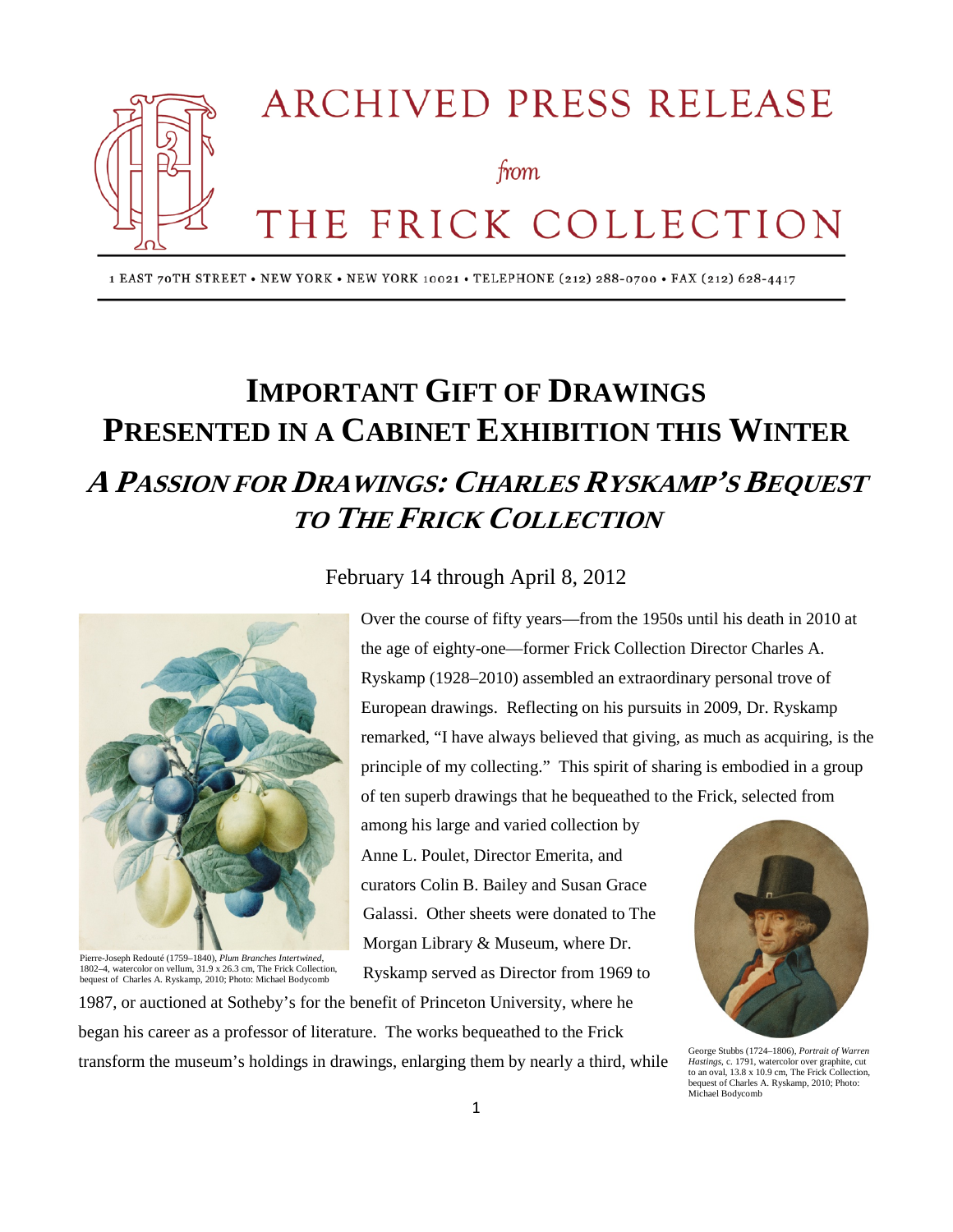complementing the permanent collection's focus on landscape and figural subjects. This winter and spring the Frick celebrates Charles Ryskamp's generosity—and discerning taste—with an exhibition of the works from his bequest. The drawings, which have never before been shown at the Frick, will be presented in the Cabinet, a space created by Dr. Ryskamp during his tenure as Director from 1987 to 1997 and intended especially for the display of works on paper. The installation is accompanied by two oil-on-paper studies of clouds by John Constable, which Dr. Ryskamp was instrumental in bringing to the Collection. **A Passion for Drawings: Charles Ryskamp's Bequest to The Frick Collection** was organized by Katie L. Steiner and Nicholas Wise, Curatorial Assistants, The Frick Collection.

## **A COLLECTOR DRAWN TO BRITISH AND BRITISH-SCHOOL WORKS**

A precocious collector of books and prints in his youth, Charles Ryskamp turned his attention to drawings in the mid-1950s. His tastes tended toward eighteenth- and nineteenth-century British works, in keeping with his academic pursuits in the fields of late neoclassical and Romantic English literature. A drawing from the bequest by William Blake, for example, embodies the unorthodox approach to subject and technique that often characterized the Romantic tradition in Britain. With cascading streams of graphite lines, Blake portrays the wavy hair, furrowed brow, and stern gaze of Owen Glendower, a Welsh prince who led uprisings against the English crown in the early fifteenth century. The exhibition also features a double-sided sheet by the draftsman Henry Fuseli, on which a biblical scene of Satan and Job opposes a view of the Germanic hero Siegfried grappling with a monstrous serpent. Fuseli's use of twisted forms, energetic pen lines, and dramatic washes typifies his inventive approach to traditional themes.



Edwin Henry Landseer (1802–1873), *Otterhounds*, 1838–44, watercolor and gouache with graphite framing lines, 29.2 x 45.7 cm, The Frick Collection, bequest of Charles A. Ryskamp, 2010; Photo: Michael Bodycomb

Drawings concerned with the natural, observable world—central to artistic practices in the eighteenth and nineteenth centuries held great appeal for Dr. Ryskamp. In the exhibition, Edwin Henry Landseer's drawing of otterhounds, at left, pursuing their quarry along a riverbank demonstrates the artist's acute facility with light, as he conveys the transitions from bright sun to shadow with strokes of watercolor and gouache. David Wilkie handles atmospheric effects with similar dexterity in his study of two figures safeguarding Scottish royal treasure, using chalk and

gouache to suggest the glow of the regalia in a gloomy castle interior.

Joining these works is a small but arresting watercolor portrait by George Stubbs of Warren Hastings, the first Governor-General of India (page 1). The artist records the sitter's features and stoic expression, as well as the textures of fabric, hair, and skin, with the same careful precision that marks his renowned animal paintings and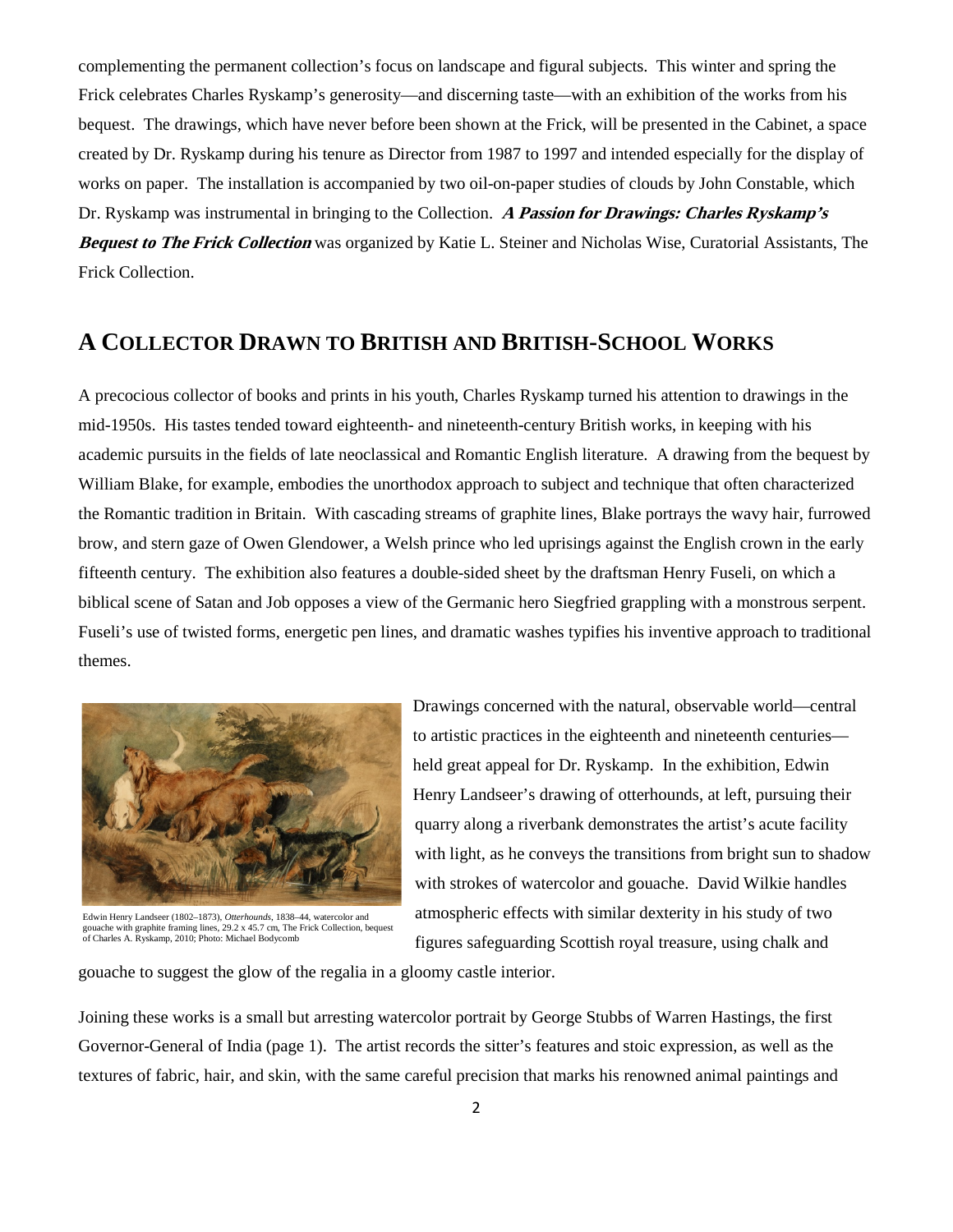anatomical studies. This important sheet is one of the few works on paper by Stubbs in the United States outside of the Yale Center for British Art in New Haven.

### **CONTINENTAL DRAWINGS CAPTURE HIS ATTENTION**

Charles Ryskamp's interests as a collector gradually extended beyond Britain to the Continent. Among the four French works bequeathed to the Frick is a luminous botanical study by Pierre-Joseph Redouté of two different varieties of plums (page 1). Redouté's highly finished watercolor may have been preparatory for an illustrated volume of the Empress Josephine's gardens at Malmaison, although the present composition was never engraved. The artfulness with which Redouté composes the specimens is matched by his scientific precision in documenting their features. Using delicate washes of blue, green, and gold, the artist depicts the fruits' subtle gradation of tones and conjures the powdery "bloom" coating their skin.

Redouté's lyrical response to the natural world is echoed in the exhibition, albeit in a different key, by Pierre-Étienne-Théodore Rousseau's *plein air* sketch of a pond at the edge of a wood, which captures the sunny Barbizon countryside through swift, energetic pencil strokes. A sketchbook sheet by Rousseau's contemporary Eugène Delacroix offers a similarly spontaneous view of a scene he encountered during a trip to North Africa in 1832, below. In his drawing of a domestic interior, the artist delights in the bold color combinations and novel shapes of Moroccan architecture, which would later inform his Orientalist paintings.

An early work by Edgar Degas in the exhibition shows the artist applying his keen skills of observation to the figure. Using a hard graphic line—influenced by Ingres, whom he much admired—Degas expertly renders the anatomy of a classical sculpture (perhaps one of the famous horse tamers in the Piazza del Quirinale) that he observed as a young artist in Rome. This carefully studied work finds a foil in the sole Italian drawing in the bequest, Giovanni Battista Tiepolo's *Young Man Holding a Book* (c.1758), which was dashed off in a few calligraphic strokes of brown ink and wash.



Eugène Delacroix (1798–1863), *Moroccan Interior*, 1832, watercolor and gouache over graphite on wove paper, 9.7 x 14.9 cm, The Frick Collection, bequest of Charles A. Ryskamp, 2010; Photo: Michael Bodycomb

The varied subjects and styles of the works in the exhibition speak to Dr. Ryskamp's vibrant intellect. A scholar and a museum director, he equated the collecting of art with the acquisition of knowledge. Through his generous gift to the Frick, his remarkable drawings will continue to delight, inspire, and stimulate the curiosity of all.